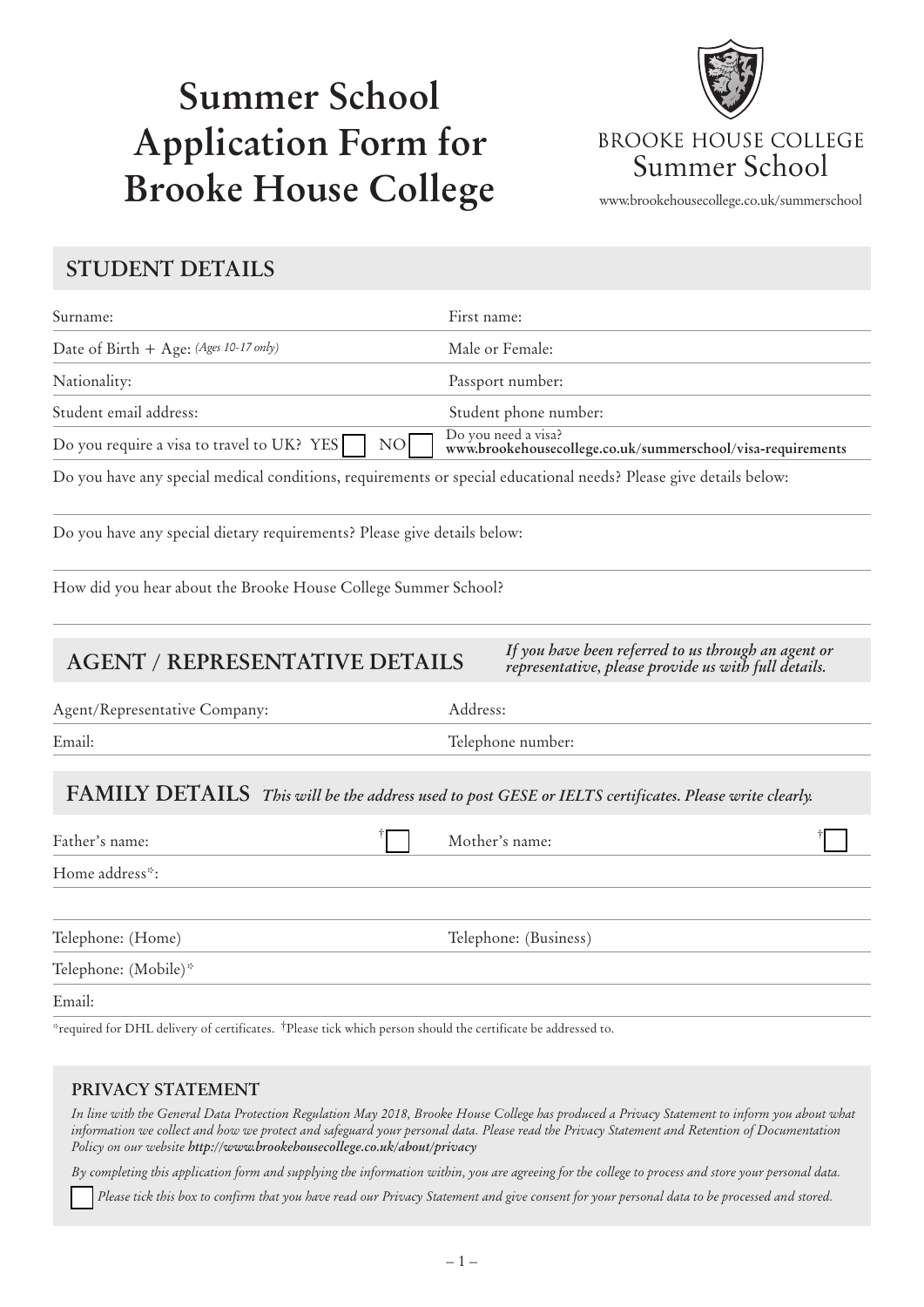### *Students should arrive and depart on Sundays* **COURSE AND ACCOMMODATION DETAILS**

**START DATE: DEPARTURE DATE:**

#### **STUDENT NAME:**

For which course would you like to register? Please tick. *(If selecting a combination of two or more courses, please indicate dates of each course on this form.)* 

| MORNING -<br>English Lessons Selection<br>(Choose one)<br><b>GESE</b><br><b>IELTS</b> | <b>AFTERNOON</b> - Activity or Lessons Selection<br>(If selecting a combination of two or more courses, please indicate dates of each course on this form)<br><b>HOLIDAY COURSES</b><br><b>ACADEMIC COURSES</b><br>BRITISH CULTURE<br><b>IELTS</b><br>ACTIVITY    <br><b>KARTING</b><br><b>GCSE/A LEVEL TASTER</b><br><b>GOLF</b><br><b>RIDING</b>                                                                                                       |  |  |  |  |  |
|---------------------------------------------------------------------------------------|----------------------------------------------------------------------------------------------------------------------------------------------------------------------------------------------------------------------------------------------------------------------------------------------------------------------------------------------------------------------------------------------------------------------------------------------------------|--|--|--|--|--|
| IELTS Preparation - Additional Information                                            | Students on the IELTS Preparation course can be entered for an IELTS examination in Rugby taking place on either 9th July,<br>23th July, 6th August, 20th August 2021 or 27th August 2021. The cost of the examination, including transport to Rugby,<br>is £200.00. If you have registered for the IELTS Preparation course, please tick 'yes' or 'no' below to indicate whether<br>or not you wish to be entered for the examination. YES $\Box$<br>NO |  |  |  |  |  |
| Are you a returning student? YES                                                      | $NO$                                                                                                                                                                                                                                                                                                                                                                                                                                                     |  |  |  |  |  |
| be matched as far as possible.                                                        | Which type of accommodation would you prefer? Please note: Accommodation preferences cannot be guaranteed, but will                                                                                                                                                                                                                                                                                                                                      |  |  |  |  |  |
| Campus accommodation: Single room Twin room                                           |                                                                                                                                                                                                                                                                                                                                                                                                                                                          |  |  |  |  |  |
|                                                                                       | or share with different nationality<br>If twin room share with friend (write name here) _______________________________                                                                                                                                                                                                                                                                                                                                  |  |  |  |  |  |
| Homestay                                                                              |                                                                                                                                                                                                                                                                                                                                                                                                                                                          |  |  |  |  |  |
| <b>ENGLISH LANGUAGE LEVEL</b>                                                         | Please ensure this info is supplied for all returning students                                                                                                                                                                                                                                                                                                                                                                                           |  |  |  |  |  |
| Number of years studying English                                                      |                                                                                                                                                                                                                                                                                                                                                                                                                                                          |  |  |  |  |  |
| If applicable, previous GESE / IELTS (*delete as appropriate):                        |                                                                                                                                                                                                                                                                                                                                                                                                                                                          |  |  |  |  |  |
| Grade Achieved                                                                        | Date of certification                                                                                                                                                                                                                                                                                                                                                                                                                                    |  |  |  |  |  |
| <b>OPTIONAL EXTRAS</b> (*please tick)                                                 |                                                                                                                                                                                                                                                                                                                                                                                                                                                          |  |  |  |  |  |
|                                                                                       | 1. Evening visit to a West End Musical including a pre-theatre dinner and return transport to London. Cost £130.00*                                                                                                                                                                                                                                                                                                                                      |  |  |  |  |  |
| 2. A day trip to Edinburgh, Scotland by coach. Cost £175.00*                          |                                                                                                                                                                                                                                                                                                                                                                                                                                                          |  |  |  |  |  |
| 3. A weekend trip to the Scottish Highlands by plane. Cost £350.00*                   |                                                                                                                                                                                                                                                                                                                                                                                                                                                          |  |  |  |  |  |
| <b>DECLARATION</b>                                                                    |                                                                                                                                                                                                                                                                                                                                                                                                                                                          |  |  |  |  |  |
| <b>DEPOSIT</b> (Included in the Course Fees)                                          |                                                                                                                                                                                                                                                                                                                                                                                                                                                          |  |  |  |  |  |
| sum of £300. I am aware of all terms and conditions.                                  | I enclose a cheque payable to Brooke House College for the sum of £300/ I am transferring to Brooke House College the                                                                                                                                                                                                                                                                                                                                    |  |  |  |  |  |
| Parent/Guardian Signature                                                             | Print Name                                                                                                                                                                                                                                                                                                                                                                                                                                               |  |  |  |  |  |
| Date                                                                                  |                                                                                                                                                                                                                                                                                                                                                                                                                                                          |  |  |  |  |  |

Please complete pre-arrival paperwork at **www.brookehousecollege.co.uk/summerschool/beforearriving**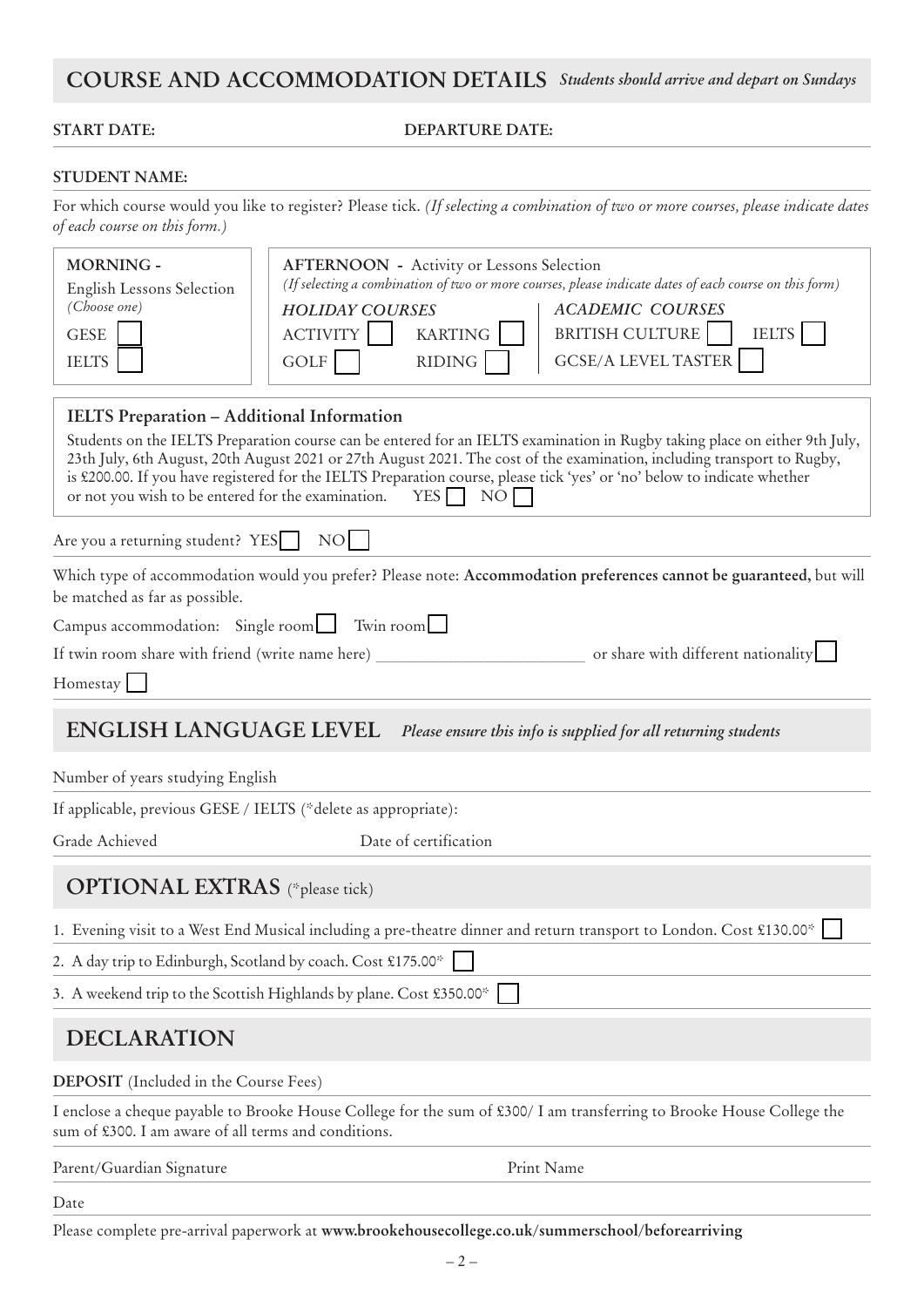## **SAMPLE SCHEDULE - HOLIDAY COURSES**

| <b>WEEK1</b>    | Monday                                                                                                                       | Tuesday                                                                                                                                         | Wednesday                         | Thursday                                                                                                                                                           | Friday                                                                                                          | Saturday                                                                                                                       | Sunday                                                      |  |
|-----------------|------------------------------------------------------------------------------------------------------------------------------|-------------------------------------------------------------------------------------------------------------------------------------------------|-----------------------------------|--------------------------------------------------------------------------------------------------------------------------------------------------------------------|-----------------------------------------------------------------------------------------------------------------|--------------------------------------------------------------------------------------------------------------------------------|-------------------------------------------------------------|--|
| $08:00 - 09:00$ | Breakfast                                                                                                                    |                                                                                                                                                 |                                   |                                                                                                                                                                    |                                                                                                                 |                                                                                                                                |                                                             |  |
| $09:15 - 10:45$ |                                                                                                                              | English - GESE OR IELTS                                                                                                                         |                                   |                                                                                                                                                                    |                                                                                                                 |                                                                                                                                |                                                             |  |
| $10:45 - 11:00$ |                                                                                                                              |                                                                                                                                                 |                                   |                                                                                                                                                                    |                                                                                                                 |                                                                                                                                |                                                             |  |
| $11:00 - 12:30$ |                                                                                                                              | English - GESE OR IELTS                                                                                                                         |                                   |                                                                                                                                                                    |                                                                                                                 |                                                                                                                                |                                                             |  |
| $12:30 - 13:30$ |                                                                                                                              |                                                                                                                                                 | Lunch                             |                                                                                                                                                                    |                                                                                                                 |                                                                                                                                |                                                             |  |
| $14:00 - 17:30$ | Market<br>Harborough<br>Orientation<br>(Activity Course)<br>OR.<br>Horse Riding<br><b>OR</b><br>Karting<br><b>OR</b><br>Golf | Sports<br>Badminton<br>Basketball<br>Football<br>Tennis<br>(Activity Course)<br><b>OR</b><br>Horse Riding<br><b>OR</b><br>Karting<br>OR<br>Golf | Harry<br>Potter<br>Studio<br>Tour | <b>Sports</b><br>Badminton<br>Basketball<br>Football<br>Swimming<br>Tennis<br>(Activity Course)<br>OR<br>Horse Riding<br><b>OR</b><br>Karting<br><b>OR</b><br>Golf | Raft<br>Building<br>(Activity Course)<br><b>OR</b><br>Horse Riding<br><b>OR</b><br>Karting<br><b>OR</b><br>Golf | London<br>Sightseeing<br>- Boat Trip,<br>Walking Tour<br>& Free Time<br>(Oxford Street)<br>Optional<br>Scottish Highlands Trip | Theme<br>Park<br><b>OR</b><br>Optional<br>Edinburgh<br>Trip |  |
| $18:15 - 19:15$ | Dinner                                                                                                                       |                                                                                                                                                 |                                   |                                                                                                                                                                    |                                                                                                                 |                                                                                                                                |                                                             |  |
| $19:30 - 22:00$ | Wacky<br>Races                                                                                                               | Options<br>Mug Painting<br>Capture the Flag<br>Cookie Making<br>Volleyball OR<br>Optional London<br>West End Trip                               | Field<br>Games                    | Options<br>Basketball<br>Harry Potter Movie<br>Nail Painting<br>Table Tennis<br>Tournament                                                                         | Neon<br>Disco                                                                                                   | Free<br>Time                                                                                                                   | Free<br>Time                                                |  |
| 22:30           | <b>Bed Time</b>                                                                                                              |                                                                                                                                                 |                                   |                                                                                                                                                                    |                                                                                                                 |                                                                                                                                |                                                             |  |

| WEEK 2          | Monday                                                                                                        | Tuesday                                                                                                                                         | Wednesday           | Thursday                                                                                                                                                    | Friday                                                                                           | Saturday               | Sunday |  |
|-----------------|---------------------------------------------------------------------------------------------------------------|-------------------------------------------------------------------------------------------------------------------------------------------------|---------------------|-------------------------------------------------------------------------------------------------------------------------------------------------------------|--------------------------------------------------------------------------------------------------|------------------------|--------|--|
| $08:00 - 09:00$ | Breakfast                                                                                                     |                                                                                                                                                 |                     |                                                                                                                                                             |                                                                                                  |                        |        |  |
| $09:15 - 10:45$ |                                                                                                               | English - GESE OR IELTS (GESE Speaking Test is taken on Friday)                                                                                 |                     |                                                                                                                                                             |                                                                                                  |                        |        |  |
| $10:45 - 11:00$ | <b>Break</b>                                                                                                  |                                                                                                                                                 |                     |                                                                                                                                                             |                                                                                                  |                        |        |  |
| $11:00 - 12:30$ |                                                                                                               | English - GESE OR IELTS (GESE Speaking Test is taken on Friday)                                                                                 |                     |                                                                                                                                                             |                                                                                                  |                        |        |  |
| $12:30 - 13:30$ |                                                                                                               |                                                                                                                                                 | Lunch               |                                                                                                                                                             |                                                                                                  |                        |        |  |
| $14:00 - 17:30$ | Ice<br>Skating<br>(Activity Course)<br><b>OR</b><br>Horse Riding<br><b>OR</b><br>Karting<br><b>OR</b><br>Golf | <b>Sports</b><br>Badminton<br>Basketball<br>Football<br>Tennis<br>(Activity Course)<br>OR<br>Horse Riding<br><b>OR</b><br>Karting<br>OR<br>Golf | Warwick<br>Castle   | Sports<br>Badminton<br>Basketball<br>Football<br>Swimming<br>Tennis<br>(Activity Course)<br>OR<br>Horse Riding<br><b>OR</b><br>Karting<br><b>OR</b><br>Golf | Leicester<br>Shopping<br>(Activity Course)<br>OR.<br>Horse Riding<br>OR<br>Karting<br>OR<br>Golf | Cambridge<br>& Punting | Depart |  |
| $18:15 - 19:15$ | Dinner                                                                                                        |                                                                                                                                                 |                     |                                                                                                                                                             |                                                                                                  |                        |        |  |
| $19:30 - 22:00$ | Staff<br><b>VS</b><br>Students                                                                                | Options<br>Jenga Tournament<br>Dodgeball<br>Loom Bands<br>Nukemball                                                                             | Crazy<br>Challenges | Options<br>Danish Longball<br>Hot Cross Buns<br>Karaoke<br>Zumba                                                                                            | Silent<br>Disco                                                                                  | Free<br>Time           |        |  |
| 22:30           | <b>Bed Time</b>                                                                                               |                                                                                                                                                 |                     |                                                                                                                                                             |                                                                                                  |                        |        |  |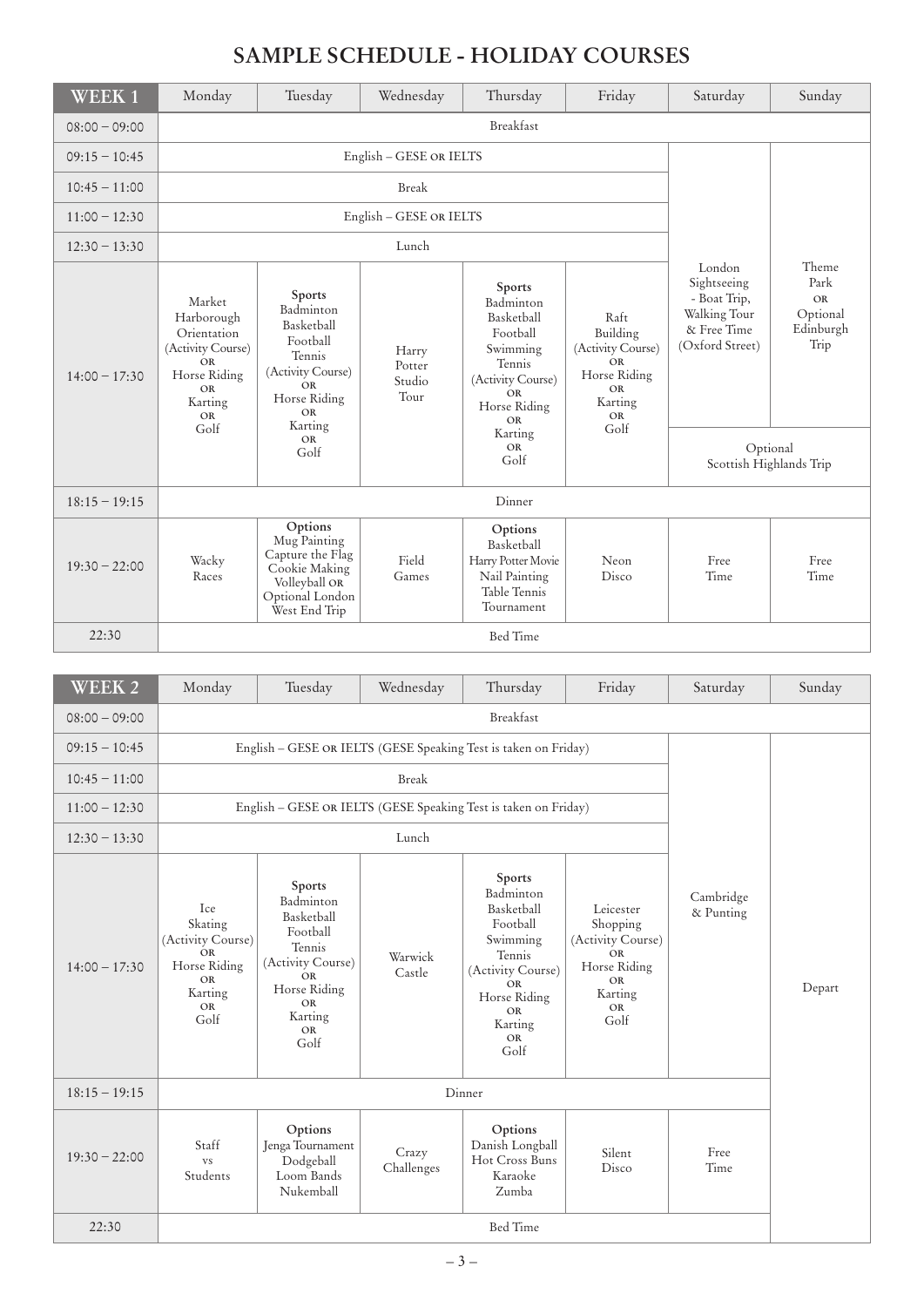## **SAMPLE SCHEDULE - ACADEMIC COURSES**

| WEEK <sub>1</sub> | Monday          | Tuesday                                                                                                           | Wednesday                         | Thursday                                                                                                         | Friday        | Saturday                                                                                                                       | Sunday                                                      |  |
|-------------------|-----------------|-------------------------------------------------------------------------------------------------------------------|-----------------------------------|------------------------------------------------------------------------------------------------------------------|---------------|--------------------------------------------------------------------------------------------------------------------------------|-------------------------------------------------------------|--|
| $08:00 - 09:00$   |                 | Breakfast                                                                                                         |                                   |                                                                                                                  |               |                                                                                                                                |                                                             |  |
| $09:15 - 10:45$   |                 | English - GESE OR IELTS                                                                                           |                                   |                                                                                                                  |               |                                                                                                                                |                                                             |  |
| $10:45 - 11:00$   |                 |                                                                                                                   |                                   |                                                                                                                  |               |                                                                                                                                |                                                             |  |
| $11:00 - 12:30$   |                 | English - GESE OR IELTS                                                                                           |                                   |                                                                                                                  |               |                                                                                                                                |                                                             |  |
| $12:30 - 13:30$   |                 |                                                                                                                   | Lunch                             |                                                                                                                  |               |                                                                                                                                |                                                             |  |
| $14:00 - 17:30$   |                 | <b>British Culture Classes</b><br><b>OR</b><br><b>GCSE Taster Classes</b><br><b>OR</b><br>A Level Taster Classes  | Harry<br>Potter<br>Studio<br>Tour | <b>British Culture Classes</b><br><b>OR</b><br><b>GCSE Taster Classes</b><br><b>OR</b><br>A Level Taster Classes |               | London<br>Sightseeing<br>- Boat Trip,<br>Walking Tour<br>& Free Time<br>(Oxford Street)<br>Optional<br>Scottish Highlands Trip | Theme<br>Park<br><b>OR</b><br>Optional<br>Edinburgh<br>Trip |  |
| $18:15 - 19:15$   | Dinner          |                                                                                                                   |                                   |                                                                                                                  |               |                                                                                                                                |                                                             |  |
| $19:30 - 22:00$   | Wacky<br>Races  | Options<br>Bag Painting<br>Capture the Flag<br>Cookie Making<br>Volleyball OR<br>Optional London<br>West End Trip | Field<br>Games                    | Options<br>Basketball<br>Harry Potter Movie<br>Nail Painting<br>Table Tennis<br>Tournament                       | Neon<br>Disco | Free<br>Time                                                                                                                   | Free<br>Time                                                |  |
| 22:30             | <b>Bed Time</b> |                                                                                                                   |                                   |                                                                                                                  |               |                                                                                                                                |                                                             |  |

| WEEK 2          | Monday                                                                                                           | Tuesday                                                             | Wednesday           | Thursday                                                                                                         | Friday          | Saturday                                                 | Sunday |
|-----------------|------------------------------------------------------------------------------------------------------------------|---------------------------------------------------------------------|---------------------|------------------------------------------------------------------------------------------------------------------|-----------------|----------------------------------------------------------|--------|
| $08:00 - 09:00$ | Breakfast                                                                                                        |                                                                     |                     |                                                                                                                  |                 |                                                          |        |
| $09:15 - 10:45$ | English - GESE OR IELTS (GESE Speaking Test is taken on Friday)                                                  |                                                                     |                     |                                                                                                                  |                 |                                                          |        |
| $10:45 - 11:00$ |                                                                                                                  |                                                                     |                     |                                                                                                                  |                 |                                                          |        |
| $11:00 - 12:30$ |                                                                                                                  | English - GESE OR IELTS (GESE Speaking Test is taken on Friday)     |                     |                                                                                                                  |                 |                                                          |        |
| $12:30 - 13:30$ |                                                                                                                  |                                                                     | Lunch               |                                                                                                                  |                 |                                                          |        |
| $14:00 - 17:30$ | <b>British Culture Classes</b><br><b>OR</b><br><b>GCSE Taster Classes</b><br><b>OR</b><br>A Level Taster Classes |                                                                     | Warwick<br>Castle   | <b>British Culture Classes</b><br><b>OR</b><br><b>GCSE</b> Taster Classes<br><b>OR</b><br>A Level Taster Classes |                 | Cambridge<br>& Punting<br><b>OR</b><br><b>IELTS</b> Exam | Depart |
| $18:15 - 19:15$ | Dinner                                                                                                           |                                                                     |                     |                                                                                                                  |                 |                                                          |        |
| $19:30 - 22:00$ | Staff<br><b>VS</b><br>Students                                                                                   | Options<br>Darts Tournament<br>Dodgeball<br>Loom Bands<br>Nukemball | Crazy<br>Challenges | Options<br>Danish Longball<br>Hot Cross Buns<br>Karaoke<br>Zumba                                                 | Silent<br>Disco | Free<br>Time                                             |        |
| 22:30           | Bed Time                                                                                                         |                                                                     |                     |                                                                                                                  |                 |                                                          |        |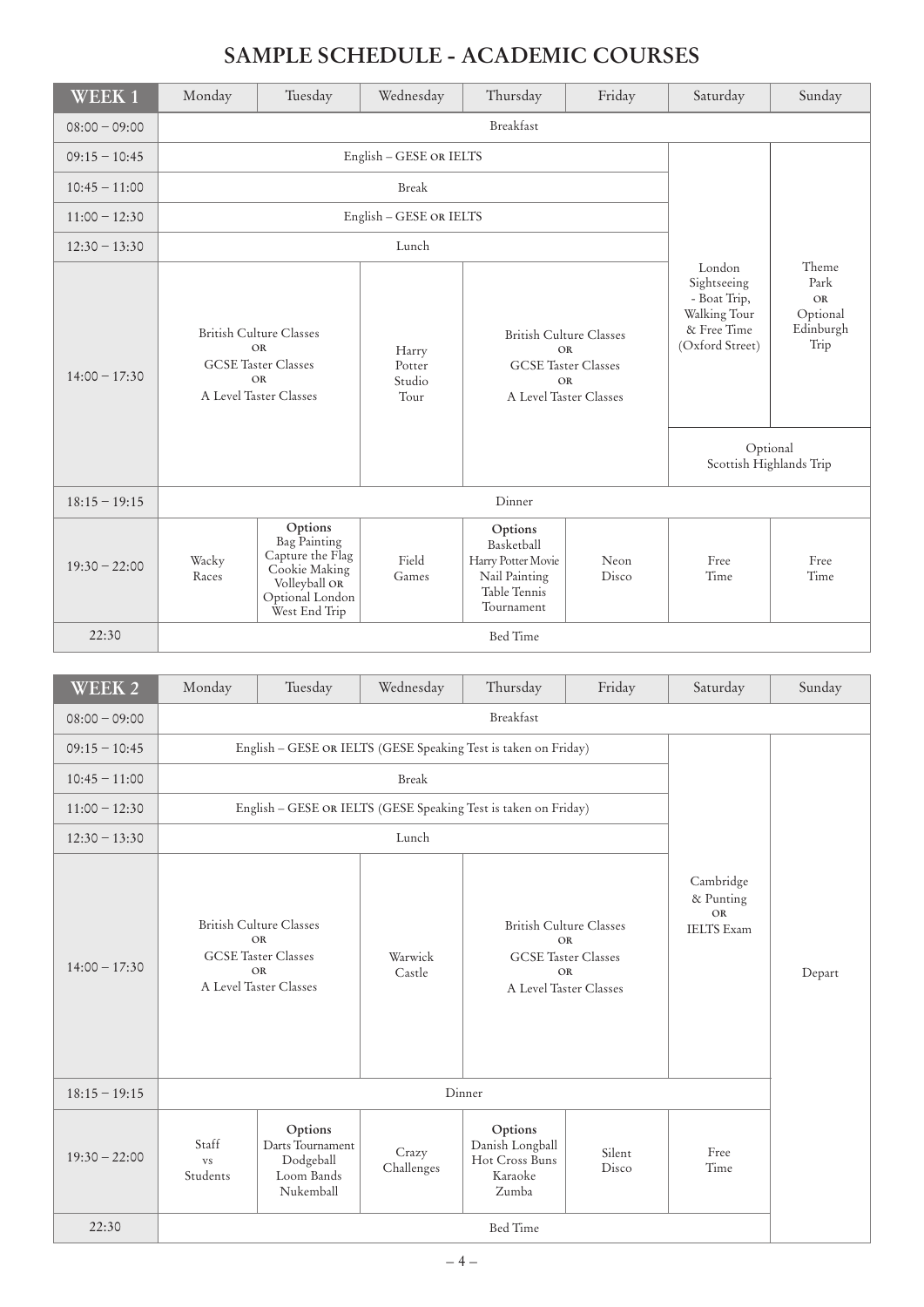### **DATES & FEES**

#### **SUMMER SCHOOL STARTS** Sunday 26th June 2022

#### **SUMMER SCHOOL ENDS** Sunday 28th August 2022

**LENGTH OF STAY** The minimum length of stay is 2 weeks. The maximum stay is 9 weeks.

| <b>WEEKLY FEES</b>                                                             |                                                                |         |          |  |  |  |
|--------------------------------------------------------------------------------|----------------------------------------------------------------|---------|----------|--|--|--|
|                                                                                | <b>COURSE</b>                                                  | Campus  | Homestay |  |  |  |
|                                                                                | English Plus Activities                                        | £1,050  | \$1,200  |  |  |  |
|                                                                                | English Plus Riding                                            | £1,290  | \$1,460  |  |  |  |
| HOLIDAY<br>COURSES<br>English Plus Golf<br>English Plus Karting                |                                                                | £1,230  | \$1,280  |  |  |  |
|                                                                                |                                                                | £1,380  | \$1,450  |  |  |  |
|                                                                                | English Plus British Culture                                   | £1,155  | \$1,310  |  |  |  |
| ACADEMIC<br>COURSES<br>English Plus GCSE Taster<br>English Plus A Level Taster |                                                                | £1,155  | \$1,310  |  |  |  |
|                                                                                |                                                                | \$1,155 | \$1,310  |  |  |  |
|                                                                                | IELTS Preparation (One off optional IELTS examination £180.00) | £1,155  | \$1,310  |  |  |  |

### **RETURN AIRPORT & TRAIN STATION CHARGES**

| London Heathrow Airport (all Terminals): £266.00                       | Birmingham Airport: £156.00                                                |
|------------------------------------------------------------------------|----------------------------------------------------------------------------|
| East Midlands Airport: £156.00                                         | Luton Airport: £196.00                                                     |
| London Stansted Airport: £246.00                                       | Central London: £366.00                                                    |
| Manchester Airport: £356.00 (4 passengers)<br>$$460.00$ (8 passengers) | London Gatwick Airport: £356.00 (4 passengers)<br>$$460.00$ (8 passengers) |
| London St Pancras Train Station: £130.00                               | Market Harborough Train Station: £10.00                                    |

*PLEASE NOTE: Once booked, flight or train information should be emailed to summerschool@brookehouse.com* 

### **UNACCOMPANIED MINOR CHARGE**

An extra charge of **£50.00** will be applied where a student is registered on an unaccompanied minor service. This charge covers the requirement of airline policies to remain at the airport until the flight has taken off.

### **COURIER CHARGES**

An extra charge of **£15.00** will be applied where registration documents are sent by courier.

### **COURSE CHANGES CHARGE**

An extra charge of **£30.00** will be applied where course changes are requested.

### **DETAILS FOR DIRECT BANK TRANSFER**

Account name: **Brooke House College Limited** Address: **Yorkshire Bank plc, 29 Horsefair Street, Leicester LE1 5BL, UK** Account Number: **29681762** Sort Code: **05-05-60** Account reference: **IBAN: GB42 YORK 05056029 681762 BIC: YORKGB21560 SWIFT: YORKGB22**